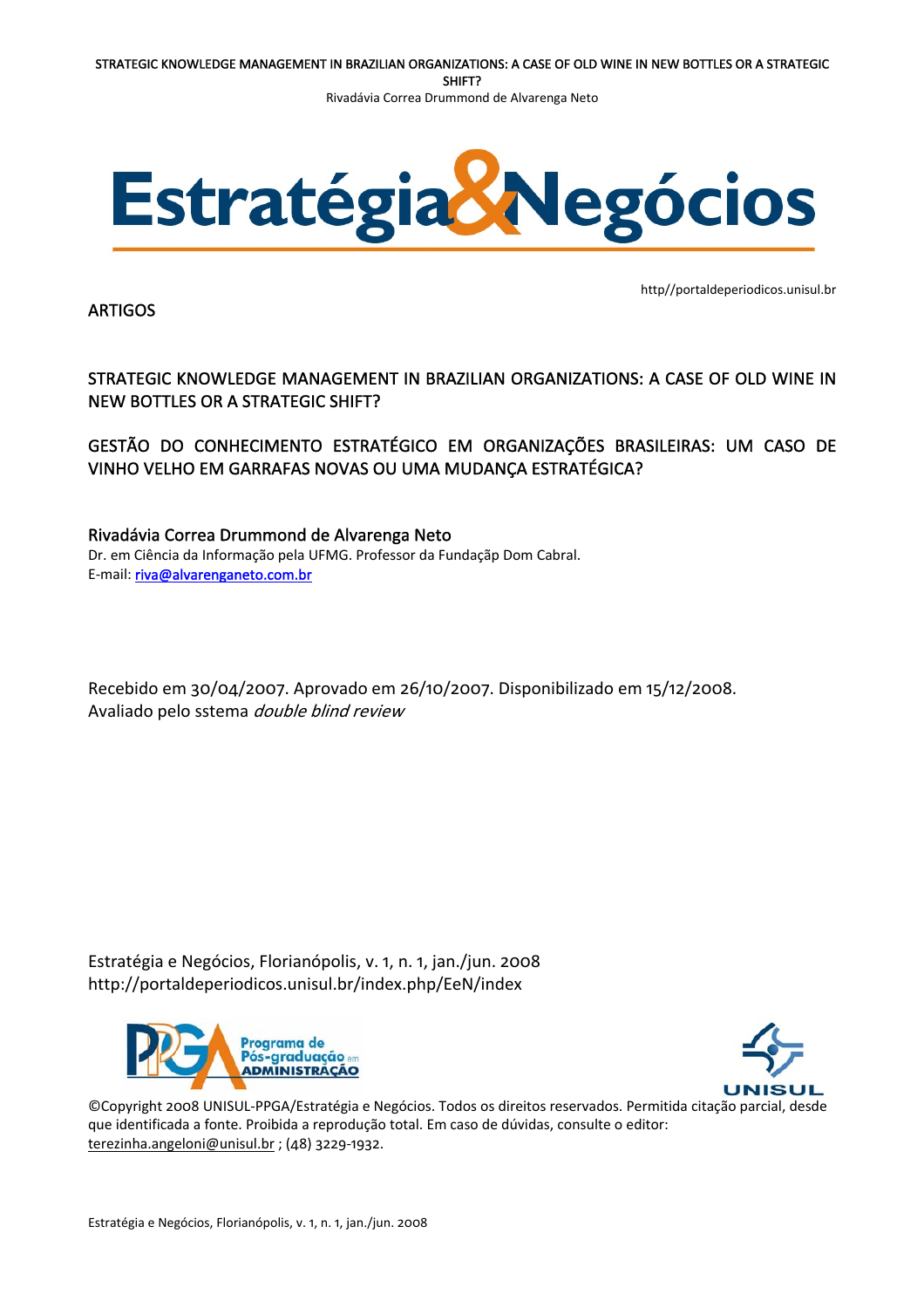Rivadávia Correa Drummond de Alvarenga Neto

### **ABSTRACT**

Investigates the theme known as "Knowledge Management" (KM) in three large Brazilian organizations trying to discuss its concepts, constituent elements, managerial approaches and tools, while aiming at leaving behind the purely terminological discussion, which is innocuous and naive. The basic presuppositions were two: (i) most of what it´s referred to or named KM is actually "Information Management" (IM) and IM is just one of the components of KM. KM is more than simply IM due to the fact that it includes and incorporates other concerns, such as the creation, use and sharing of information and knowledge in the organizational context; (ii) a conceptual model or map can be formulated based on three basic conceptions: (a) a strategic conception of information and knowledge, (b) the introduction of such strategy in the tactical and operational levels through the several managerial approaches and information technology tools and (c) the creation of an organizational space for knowledge. The main objective is to investigate and analyze the conceptions, motivations, practices and results of KM effectively implemented in three large Brazilian organizations. The qualitative research strategy used was the study of multiple cases with incorporated units of analysis and three criteria were observed for the judgment of the quality of the research project: validity of the construct, external validity and reliability. Multiple sources of evidence were used and data analysis consisted of three flows of activities: data reduction, data displays and conclusion drawing/verification. The results confirmed the presuppositions and the fact that KM means a rethinking of management practices in the information era. It was also identified that the main challenges facing organizations committed to KM have its focus on change management, cultural and behavioral issues and the creation of an enabling context that favors the creation, use and sharing of information and knowledge.

Keywords: Knowledge management. Strategic information management. Enabling context or "Ba". Knowledge management conceptual umbrella metaphor. Knowledge and information management.

### 1 INTRODUCTION

Estratégia e Negócios, Florianópolis, v. 1, n. 1, jan./jun. 2008 **666 en 1997.** Estratégia e Negócios, Florianópolis, v. 1, n. 1, jan./jun. 2008 The emergence of a technological and economical paradigm based on innovation, information and knowledge, as well as the growing consolidation of technologies such as microelectronics, information technology and computer networks, bring complex and multifaceted issues to surface facing contemporary organizations. Stewart (1998) suggests that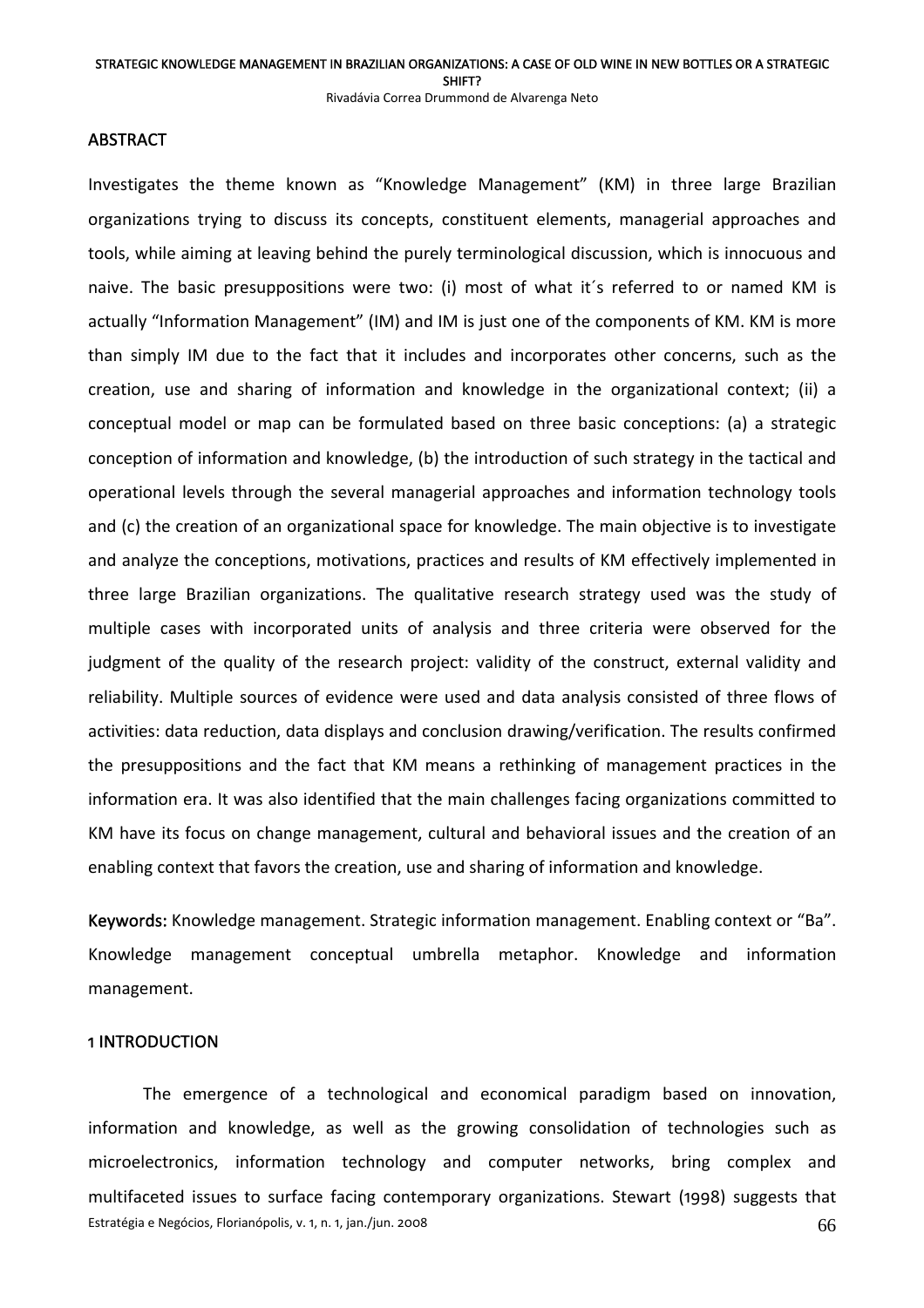SHIFT?

Rivadávia Correa Drummond de Alvarenga Neto

ground zero or "Year 1" of the informational era or post-industrialism is 1991. His analysis considered capital expenditures in the United States as registered by the Agency of Economic Analysis of the US Department of Commerce in between 1965‐1991. The comparison contrasted the expenditures of American companies with capital goods typical of the industrial era – such as machines and equipment for production engineering – vis-a-vis the expenditures of American companies with capital goods typical of the so called information era – computers and telecommunication equipment. As seen on GRAPHIC 1 below, the two lines ‐ capital expenditures in the industrial era and capital expenditures in the information era – intersect in 1991. The conclusion is that since 1991, American firms are spending more with equipment that collect, process, analyze and disseminate information and less with equipments that are typical of the industrial era. His analysis can be applied to the Brazilian context (SOUZA; ALVARENGA NETO, 2003), as information and knowledge management have become key issues for competitiveness of Brazilian firms.



 Graphic <sup>1</sup> ‐ Capital expenditures of American Firms, <sup>1965</sup>‐<sup>1991</sup> Source: Adapted from Stewart (1998).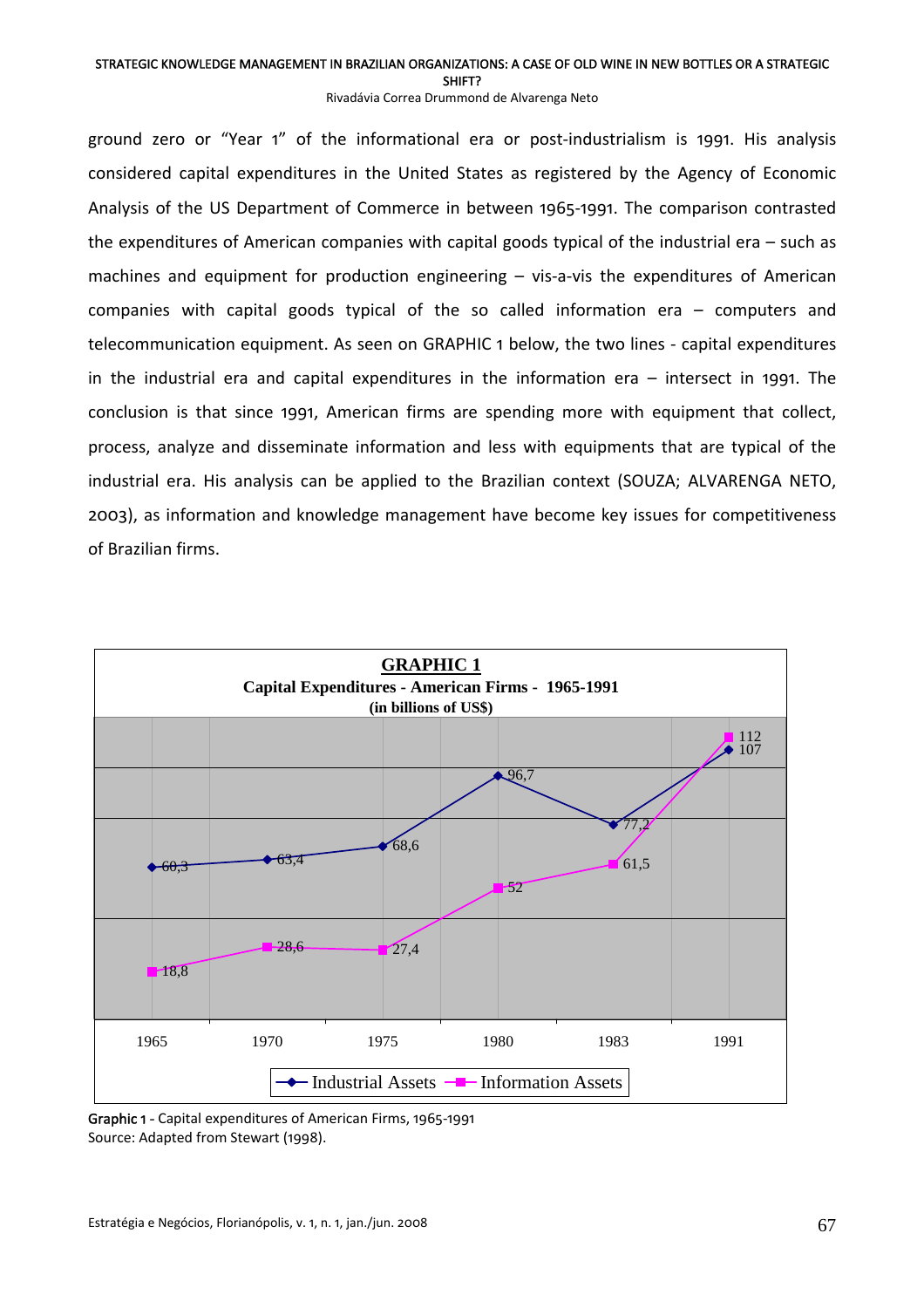SHIFT?

Rivadávia Correa Drummond de Alvarenga Neto

This transition of the "*old rigidity of the atoms to the fluidity of the bits*" in organizations lights up many discussions concerning the profusion of new terminologies created in the information era. Therefore, contemporary organizations face new terms such as "knowledge management", "communities of practice", "strategic intellectual capital management", "competitive intelligence", "organizational learning" and many others. These different perspectives reflect different conceptions of organizational knowledge and organizations themselves, besides a growing need of meticulous analysis about the upcoming opportunities for gaining competitive advantages through strategic use of information and knowledge. In this particular arena, KM arises both as an opportunity and an oxymoron, depending on how it is conceited, analyzed, practiced and measured for its results concerning the organizations' core‐ business and readiness to compete. Alvarenga Neto (2002) and Marchand e Davenport (2004) suggest that most of what it is called "knowledge management"(KM) is actually information management. They also affirm that KM is more than simply information management due to the fact that it includes and incorporates other concerns such as the creation, use and sharing of information and knowledge in the organizational context, not to mention the creation of the so called "enabling context" or "enabling conditions", among others. Hence, information management is just one of the components of KM and a starting point for other KM initiatives and approaches.

Many researches have risked definitions for KM. Wilson (2002) examined the "Web of Science" databases from 1981 to 2002 and verified the great diversity of concepts attributed to KM, reaffirming all the terminological controversy and polemic. He also confirmed the exponential growing of publications with the expression "knowledge management", as show in FIGURE 1.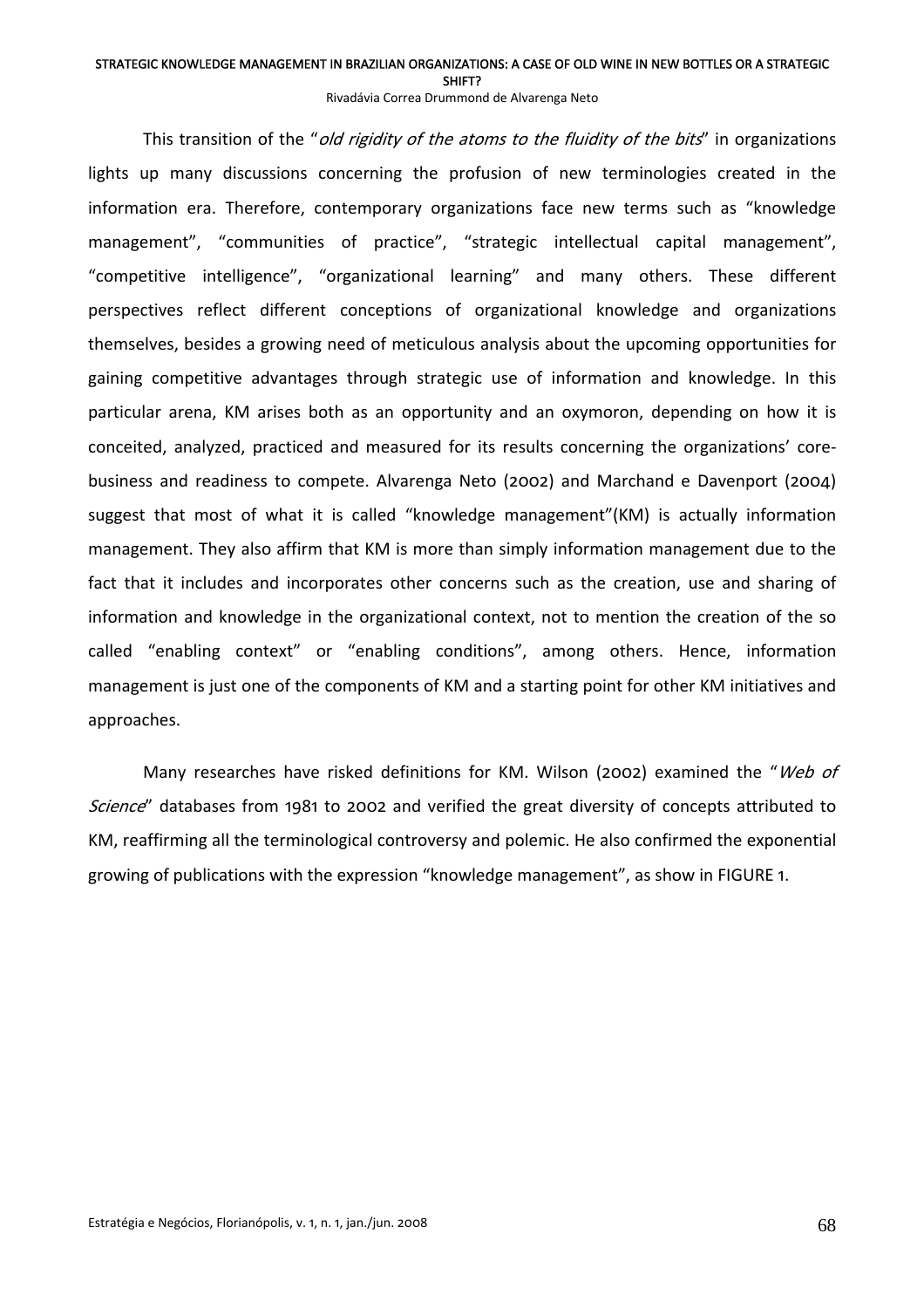

Rivadávia Correa Drummond de Alvarenga Neto

Figure 1 - Publications with the expression "Knowledge Management" – Web of Science – Source: Wilson (2002).

The current debate about KM is also and mainly divulged in recent publications of mainstream authors from the librarian and information science field research, such as Davenport and Cronin (2000). They suggest that:

> though considerable academic and professional attention has been focused on this area in the past decade, the concept is not yet stable: the term appears to be used differently across domains with each claiming that its partial understanding represents a definitive articulation of the concept. (DAVENPORT; CRONIN, 2000)

Their inquiry is seminal: "Is it a semantic drift or a conceptual shift?" Davenport and Cronin (2000) explored the concept of KM in the context of three domains committed to KM, that is to say, (i) librarian and information science (information management or KM by another name), (ii) process engineering (business processes, ontologies, the management of 'know‐how') and (iii) organizational theory (from knowledge as a resource to knowledge as a capability; tacit and explicit knowledge conversions; the context, "Ba" or organizational space for knowledge). The objective of their proposal ‐ called "KM Triad Framework" – is the proposition of a tool or analysis instrument that it's suitable for exploring the tensions that might arise in any organizations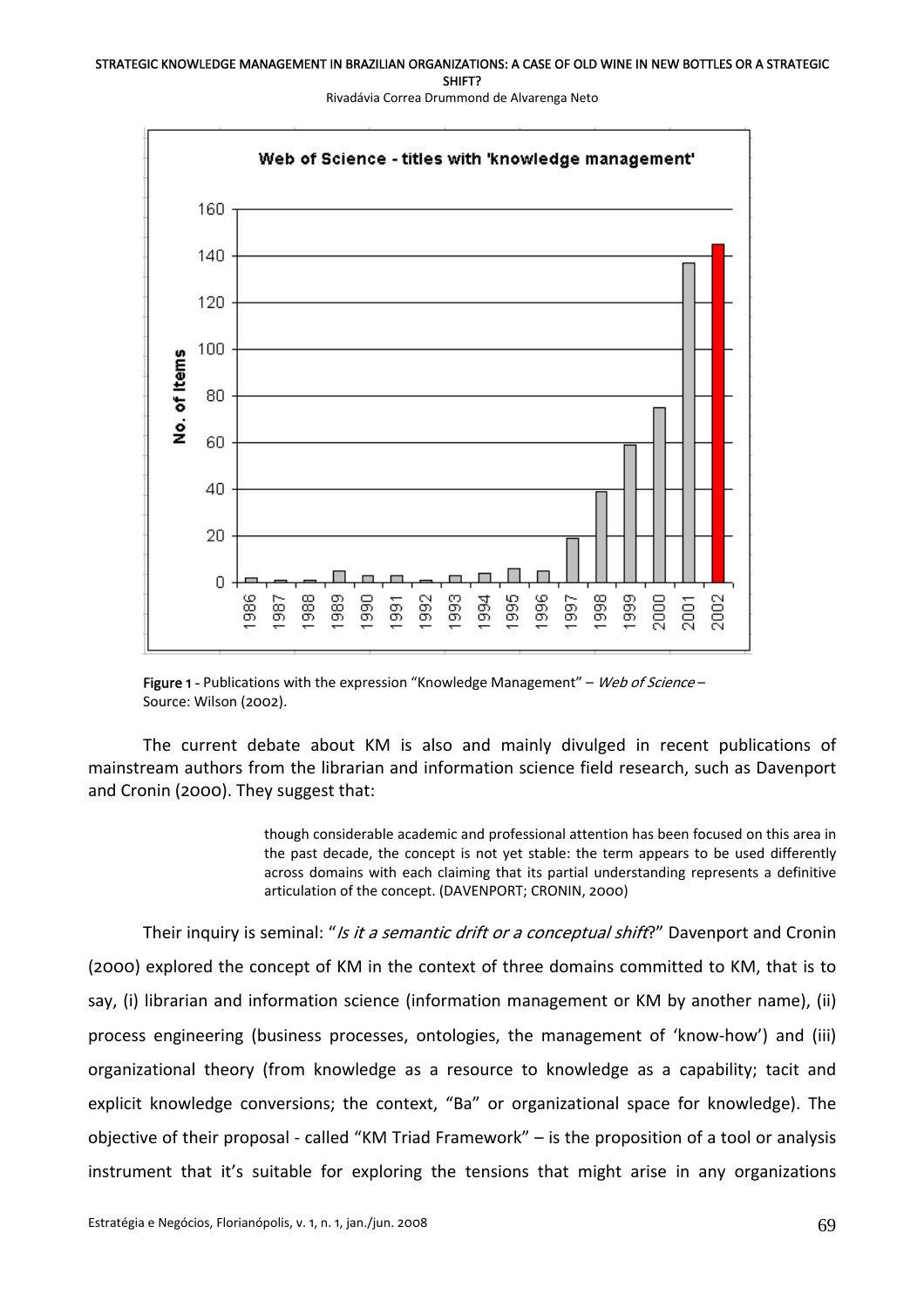Rivadávia Correa Drummond de Alvarenga Neto

committed to KM, where different domains have different comprehensions. The "KM Triad" can be used to identify conflicts or territorial struggles and to contribute for a collective understanding of all interactors of the KM space in organizations.

Debates like those, associated with the lack of a conceptual definition and all the controversy surrounding the term KM, motivated a research study concerning how Brazilian organizations understand, define, implement, practice, measure and evaluate KM, what motives led them to those initiatives and what they expect to achieve with it. The basic presuppositions were two, respectively: (i) most of what it´s referred to or named "Knowledge Management" is actually "Information Management" and information management is just one of the components of KM. Consequently, KM is more than simply information management due to the fact that it includes and incorporates other aspects, themes, approaches and concerns such as the creation, use and sharing of information and knowledge in the organizational context, not to mention the creation of the so called "enabling context" or "enabling conditions", among others; (ii) a conceptual model or map can be formulated based on three basic conceptions: (a) a strategic conception of information and knowledge, factors of competitiveness for organizations and nations; (b) the creation of an organizational space for knowledge or the enabling context – the favorable conditions that should be provided by organizations in order for them to use the best information and knowledge available; (c) the introduction of such strategy in the tactical and operational levels through the several managerial approaches and information technology tools, which are susceptible to communication and orchestration. The results of such study will be presented in this paper.

# 2 KNOWLEDGE MANAGEMENT: MODELS, MAPS AND CONCEPTUAL TRIALS

 A conceptual KM model or map can be formulated based on three basic conceptions: (i) a strategic conception of information and knowledge ‐ as proposed by Choo (1998) ‐ factors of competitiveness for organizations and nations; (ii) the creation of an organizational space (in the tactical level) for knowledge, the enabling context or "Ba": the favorable conditions that should be provided by organizations in order for them to use the best information and knowledge available ‐ as suggested by Von Krogh, Ichijo and Nonaka (2001); (iii) the introduction of such strategy in the operational level through the several managerial approaches and information technology tools,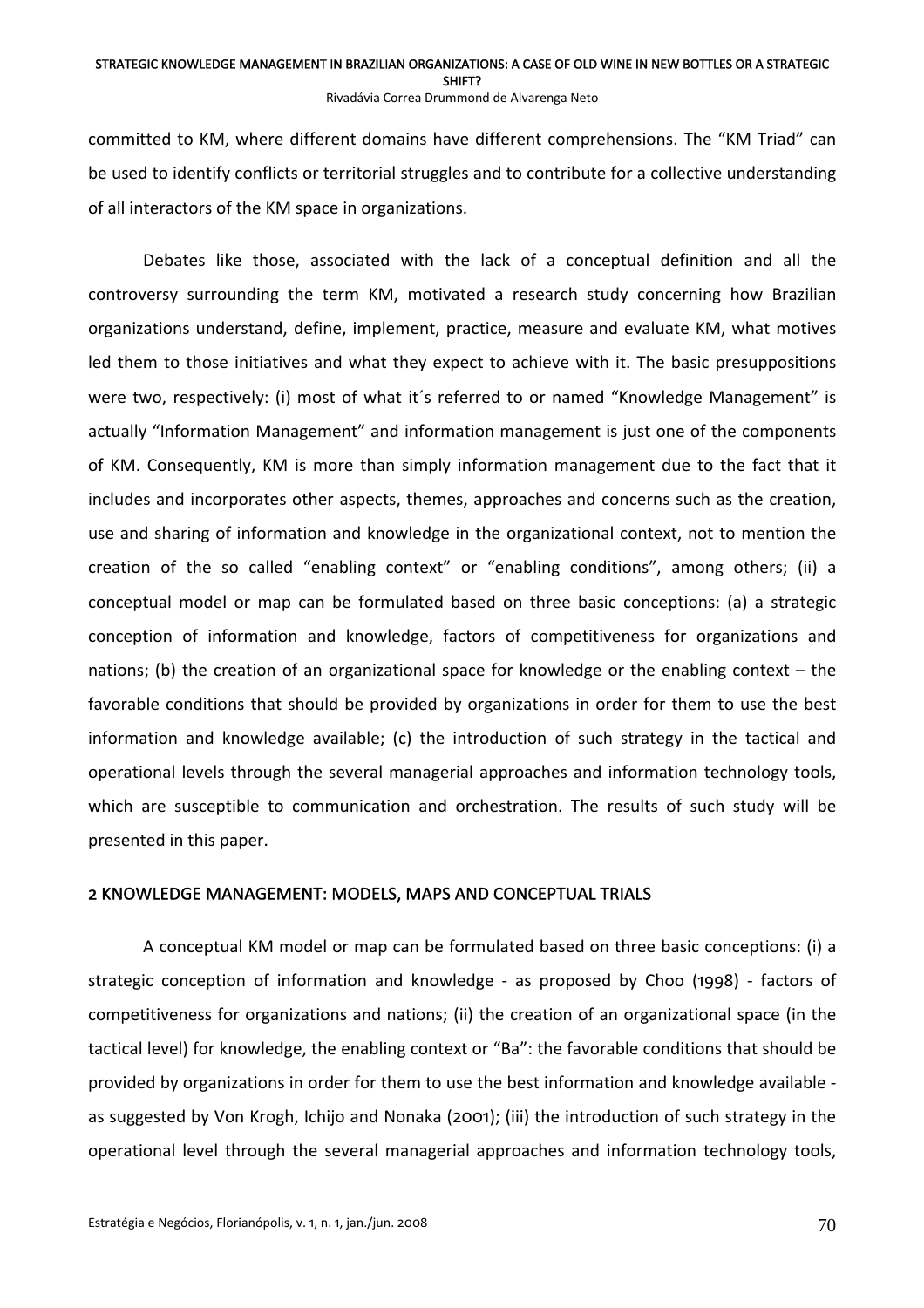#### STRATEGIC KNOWLEDGE MANAGEMENT IN BRAZILIAN ORGANIZATIONS: A CASE OF OLD WINE IN NEW BOTTLES OR A STRATEGIC SHIFT? Rivadávia Correa Drummond de Alvarenga Neto

which are susceptible to communication and orchestration, metaphorically named here as a "KM conceptual umbrella";

# 2.1 A STRATEGIC CONCEPTION FOR INFORMATION AND KNOWLEDGE IN ORGANIZATIONS

Choo (1998) asserts that the "knowing organizations" are those that use information strategically in the context of three arenas, namely, (a) sense making, (b) knowledge creation and (c) decision making. Concerning (a) sense making, its immediate goal is to allow the organizations' members the construction of a mutual and shared understanding of what the organization is and what it does. Strategic reflections must be done concerning the organization's mission, vision, values and culture, allowing its members to bring meaning to their lives and jobs. An ambitious and challenging vision or state of the future reveals the organization's intention and it is extremely valuable, contributing to communicate the types of knowledge that are welcomed and will be nurtured. Sense making's long term goal is the warranty that organizations will adapt and continue to prosper in a dynamic and complex environment through activities of prospect and interpretation of relevant information that allow them to understand changes, trends and scenarios about clients, suppliers, competitors and other external environment actors. Organizations face issues such as the reduction of uncertainty and the management of ambiguity. Competitive, competitor and social intelligences, environmental scanning, marketing research and activities alike are organizational initiatives that aim at constructing meaning about issues for which there are no clear answers. TABLE 1 presents the organizational sense making process through an information perspective:

| <b>Information Needs</b>                                             | <b>Information Seeking</b> | <b>Information Use</b>                        |
|----------------------------------------------------------------------|----------------------------|-----------------------------------------------|
| What are the new trends in   Environmental scanning<br>our industry? |                            | Reduction of uncertainty<br>and management of |
|                                                                      | Information systems        | ambiguity: collective                         |
| What are the core                                                    |                            | interpretation                                |
| competences of our                                                   | Researches                 |                                               |
| competitors?                                                         |                            | Shared knowledge                              |
|                                                                      |                            | construction                                  |
| What do our clients value?                                           |                            |                                               |
|                                                                      |                            | <b>Decision Making</b>                        |

Source: Adapted from Choo (1998).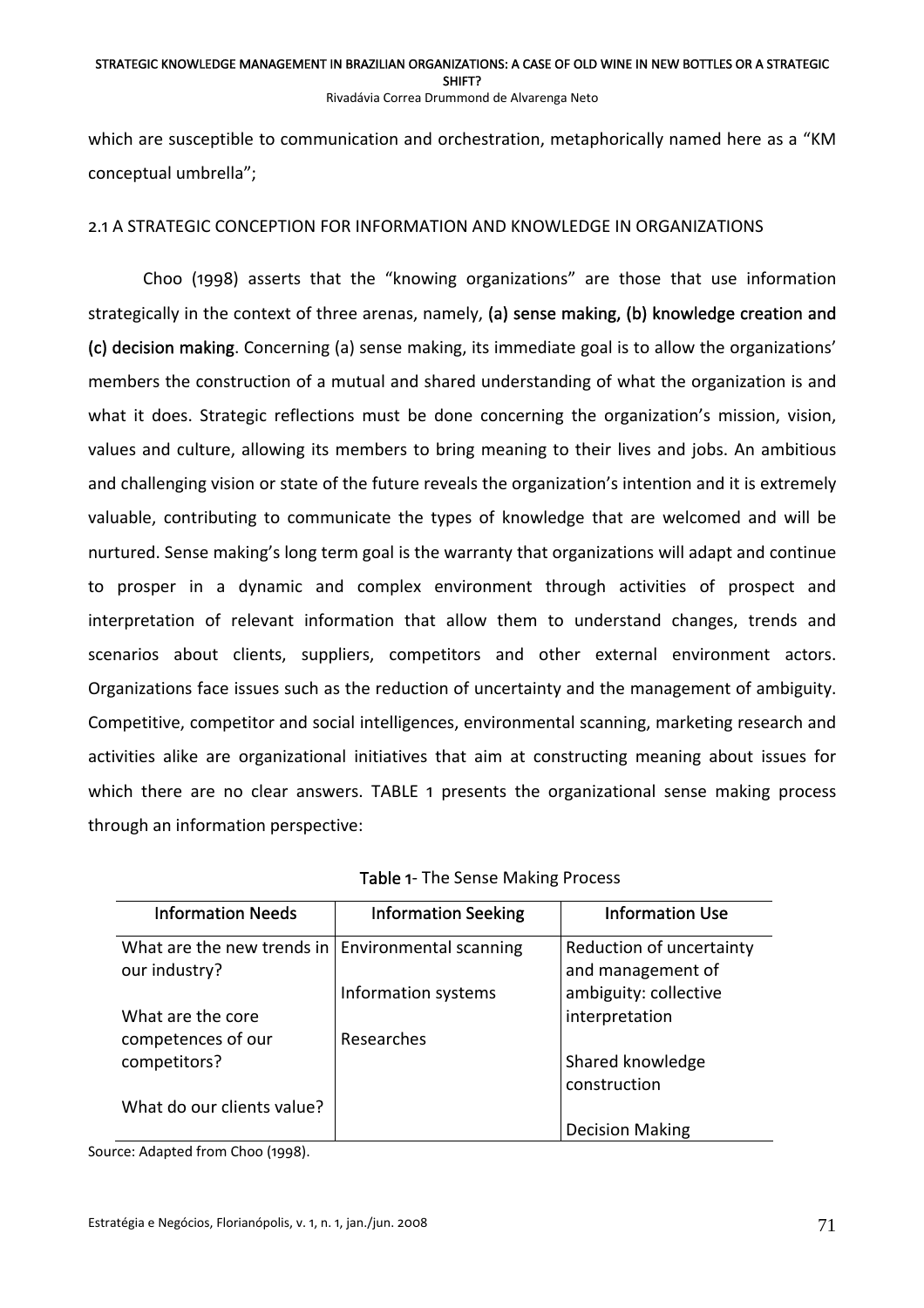SHIFT?

Rivadávia Correa Drummond de Alvarenga Neto

(b) Knowledge creation is a process that allows an organization to create or acquire, organize and process information in order to generate new knowledge through organizational learning. The new knowledge generated, in its turn, allows the organization to develop new abilities and capabilities, create new products and new services, improve the existing ones and redesign its organizational processes. TABLE 2 supplies an analogy between knowledge creation models and permits inferences between their differences and likenesses.

| <b>KNOWLEDGE PROCESSES</b><br>(WIKSTRÖM & NORMANN | <b>KNOWEDGE CREATION</b><br><b>PHASES</b> | <b>KNOWLEDGE-BUILDING</b><br><b>ACTIVIES</b> |
|---------------------------------------------------|-------------------------------------------|----------------------------------------------|
| 1994)                                             | (NONAKA & TAKEUCHI 1995)                  | (LEONARD-BARTON 1995)                        |
| <b>Generative Processes:</b>                      | Sharing tacit knowledge                   | Shared problem solving                       |
| Generating new knowledge                          |                                           | <b>Experimenting and</b>                     |
|                                                   |                                           | prototyping                                  |
|                                                   | Creating concepts                         |                                              |
| Productive Processes:                             | Justifying concepts                       | Implementing and integrating                 |
| operationalizing new                              | Building an archetype                     | new processes and tools                      |
| knowledge                                         |                                           |                                              |
| <b>Representative Processes:</b>                  | Cross-levelling knowledge                 | Importing knowledge                          |
| Diffusing and transferring                        |                                           |                                              |
| new knowledge                                     |                                           |                                              |

| Table 2 - Knowledge Creation Processes |
|----------------------------------------|
|----------------------------------------|

Source: Choo (1998, p.130)

The third component of Choo's (1998) model involves (c) decision‐making. The firm must choose the best option among those that are plausible and presented and pursue it based on the organization's strategy. Decision making process in organizations is constrained by the bounded rationality principle, as advocated by March and Simon (1975). Many inferences can be made upon the decision theory, Choo (1998) and also March and Simon (1975) list a few of them:

- i. the decision making process is driven by the search for alternatives that are satisfactory or good enough, rather than seeking for the optimal solution;
- ii. the choice of one single alternative implies in giving up the remaining ones and concomitantly in the emergence of trade‐offs or costs of opportunity;
- iii. a completely rational decision would require information beyond the capability of the organization to collect, and information processing beyond the human capacity to execute.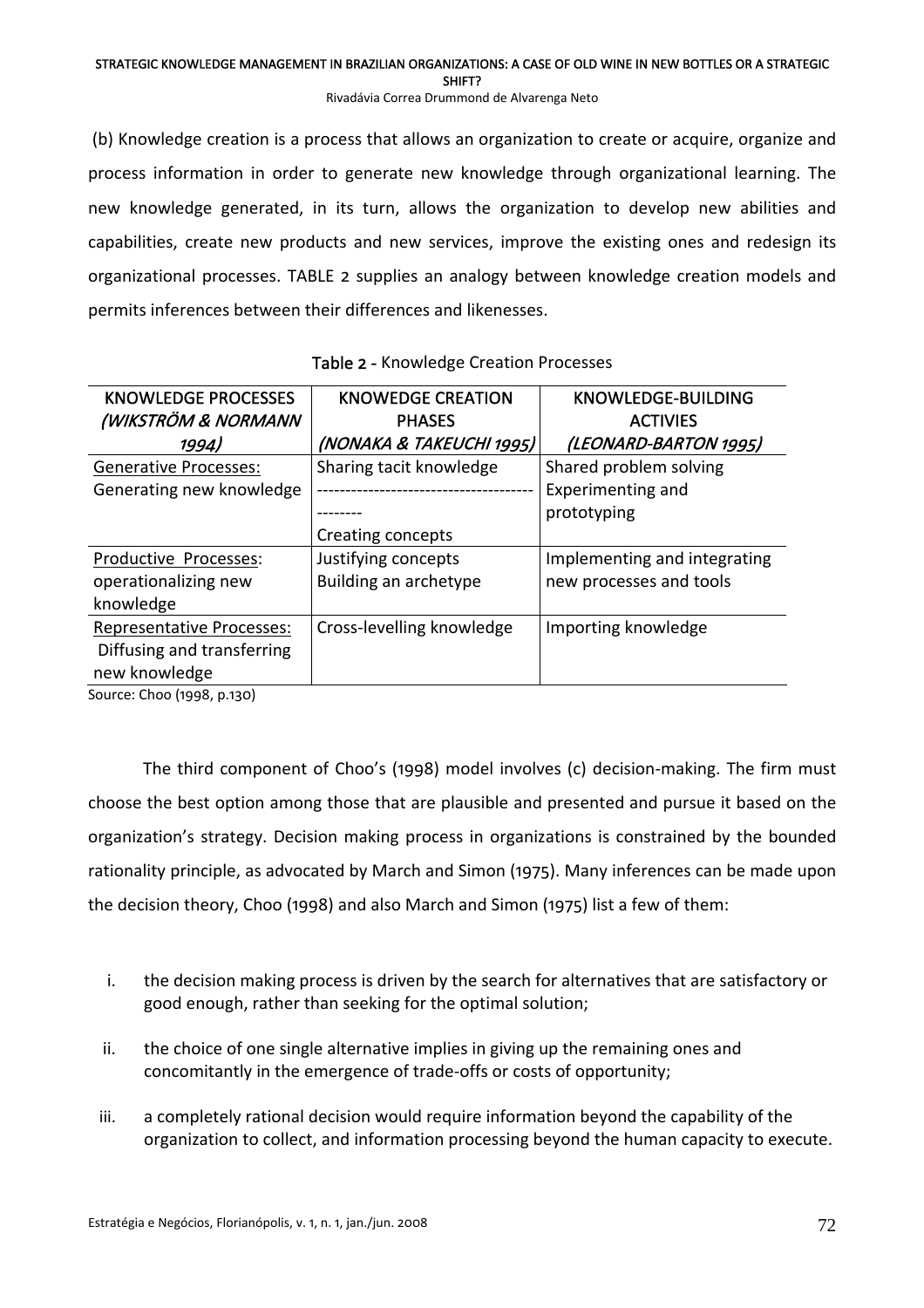Rivadávia Correa Drummond de Alvarenga Neto

## 2.2 THE CREATION OF AN ORGANIZATIONAL SPACE FOR KNOWLEDGE, THE ENABLING CONTEXT OR "BA"

The creation of organizational knowledge is, in fact, the augmentation of knowledge created by individuals, once fulfilled the contextual conditions that should be supplied or enabled by the organization. This is what Von Krogh, Ichijo and Nonaka (2001) call "Ba", enabling conditions or enabling context. "Ba" is needed in the tactical level in order to bridge the existing gap between strategy and action. In this context, the understanding of the word "management" when associated with the word "knowledge" should not mean control, but promotion of activities of knowledge creation and sharing in the organizational space. Hence, KM assumes a new hermeneutic perspective – from knowledge as a resource to knowledge as a capability, from knowledge management to a management towards knowledge, from knowledge management to a management from and to knowledge. Nonaka and Takeuchi (1997) and Von Krogh, Ichijo and Nonaka (2001) list the many elements of "Ba", namely: creative chaos, redundancy, layout, organizational culture and human behaviour, leadership, intention or vision of future and empowerment, not to mention organizational structure and layout, among others.

### 2.3 THE "KM CONCEPTUAL UMBRELLA" METAPHOR

At last, the "KM Conceptual Umbrella" metaphor assumes that below its boundaries, many themes, ideas, managerial approaches and IT tools concerning information and knowledge in the organizational context are addressed and susceptible to communication and orchestration. It's imperative to highlight a few of them, such as, 'strategic information management', 'intellectual capital', 'organizational learning', 'competitive intelligence' and 'communities of practice'. It's exactly the interrelation and permeability between those many themes that enable and delimitate the upbringing of a possible theoretical framework which can be entitled "knowledge management". Feedback is achieved by classifying the themes below the "KM conceptual umbrella" in the model proposed by Choo (1998). Competitive intelligence and environmental scanning are initiatives – managerial approaches and IT tools - that drive the strategic concept sense making into action. That is, sense making is a strategic conception and, e.g., competitive intelligence, an action‐driven managerial approach ‐ a way to turn strategy into action is by using the right managerial approach or IT tool that can be found in the "KM conceptual umbrella". Communities of practice, strategic information management and organizational learning fit into the thematic of knowledge creation and so on.

Estratégia e Negócios, Florianópolis, v. 1, n. 1, jan./jun. 2008 **73** and the strategia e Negócios, Florianópolis, v. 1, n. 1, jan./jun. 2008 and the strategies of the strategies of the strategies of the strategies of the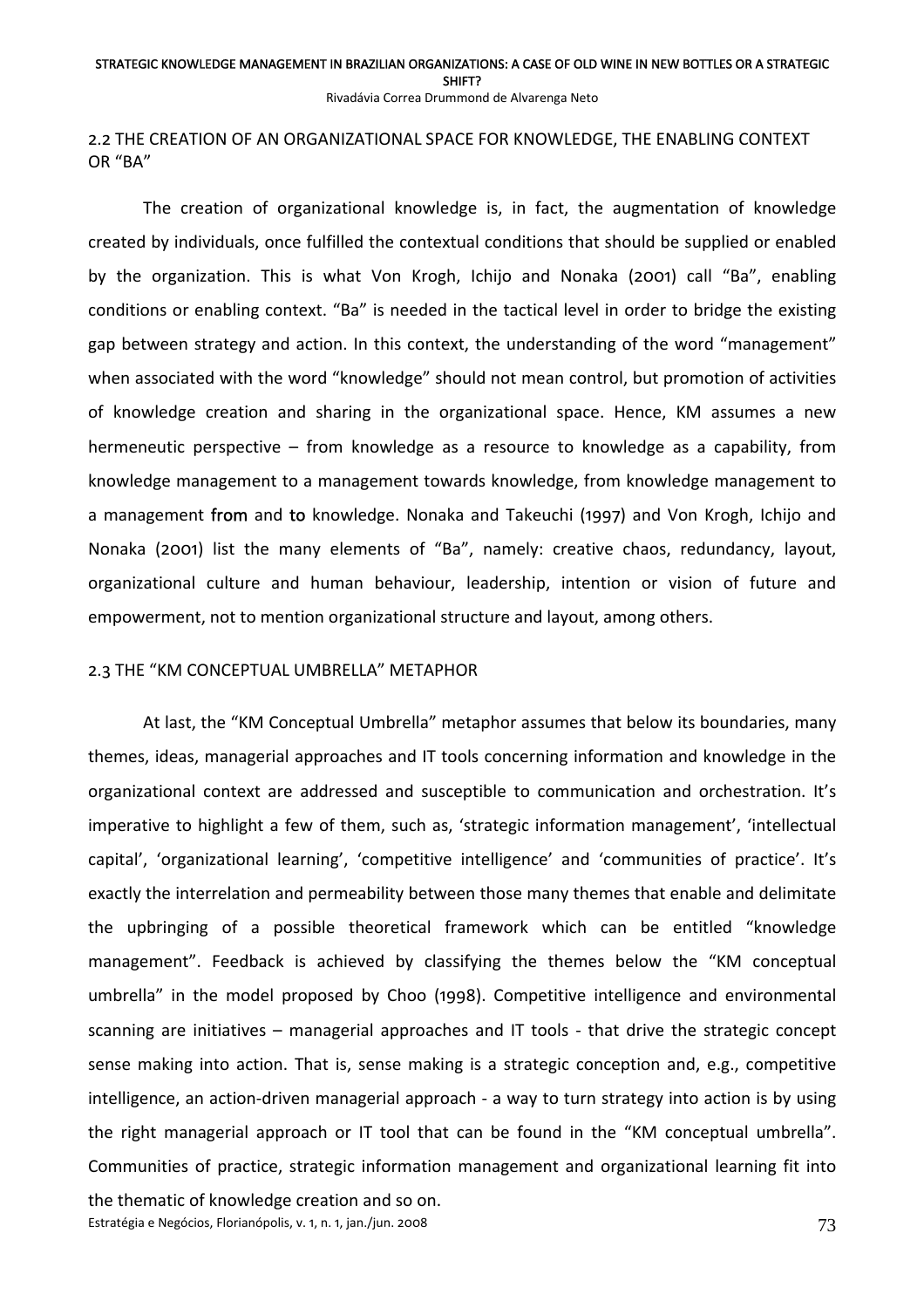Rivadávia Correa Drummond de Alvarenga Neto

Last but not least, it's desirable to recur to Choo (2002) once again for the closing of this section, as he suggests a conceptual framework that could be useful for the comparison of possible information and knowledge management strategies. CHOO's starting point is the "Johari Window", an approach that describes the dynamics of human interaction and communication and has its genesis in the first names of its inventors, namely, Joseph Luft and Harry Ingham. His arriving point is the proposition of the "Windows of Knowledge Management ", as shown in TABLE 3:

| We know what we know                                  | We know what we don't know                  |
|-------------------------------------------------------|---------------------------------------------|
| <b>Provide Information Access</b>                     | Directed Information Seeking                |
| <b>Facilitate Knowledge Sharing</b>                   | Promote Knowledge Creation                  |
| Intranets, Portals, Taxonomies,                       | Intelligence, R&D,<br>Competitive<br>Market |
| Benchmarking                                          | Research                                    |
| We don't know what we know                            | We don't know what we don't know            |
| <b>Information Auditing</b>                           | <b>Environmental Scanning</b>               |
| Knowledge Mapping                                     | Knowledge Discovery                         |
| Communities of Practice, Knowledge<br><b>Networks</b> | Scenario Planning, Future Search, Dialogue  |
| Source: Choo (2002, p.261)                            |                                             |

Table 3 - Windows of Knowledge Management

# 3 THE METHOD

Research should not be assumed solely as a rational task – the one that is approached with safety and assurance - but the one that has the side effect of augmenting fear and grief (BOURDIEU, 1998).

From this point of view, it's a peremptory call to abandon the solely terminological discussion of KM and an essential condition to move on to the exploitation of a conceptual framework that is being designed in the field, as proposed by Alvarenga Neto (2002; 2005) and Souza and Alvarenga Neto (2003).

Estratégia e Negócios, Florianópolis, v. 1, n. 1, jan./jun. 2008 **74** and 2008 74 In resume, it's about elaborating a coherent system of relations that must be put to judgment as it is. It's also necessary to achieve a comprehension that knowledge is something that is built of and from other knowledge from which we can exercise apprehension, criticism and lack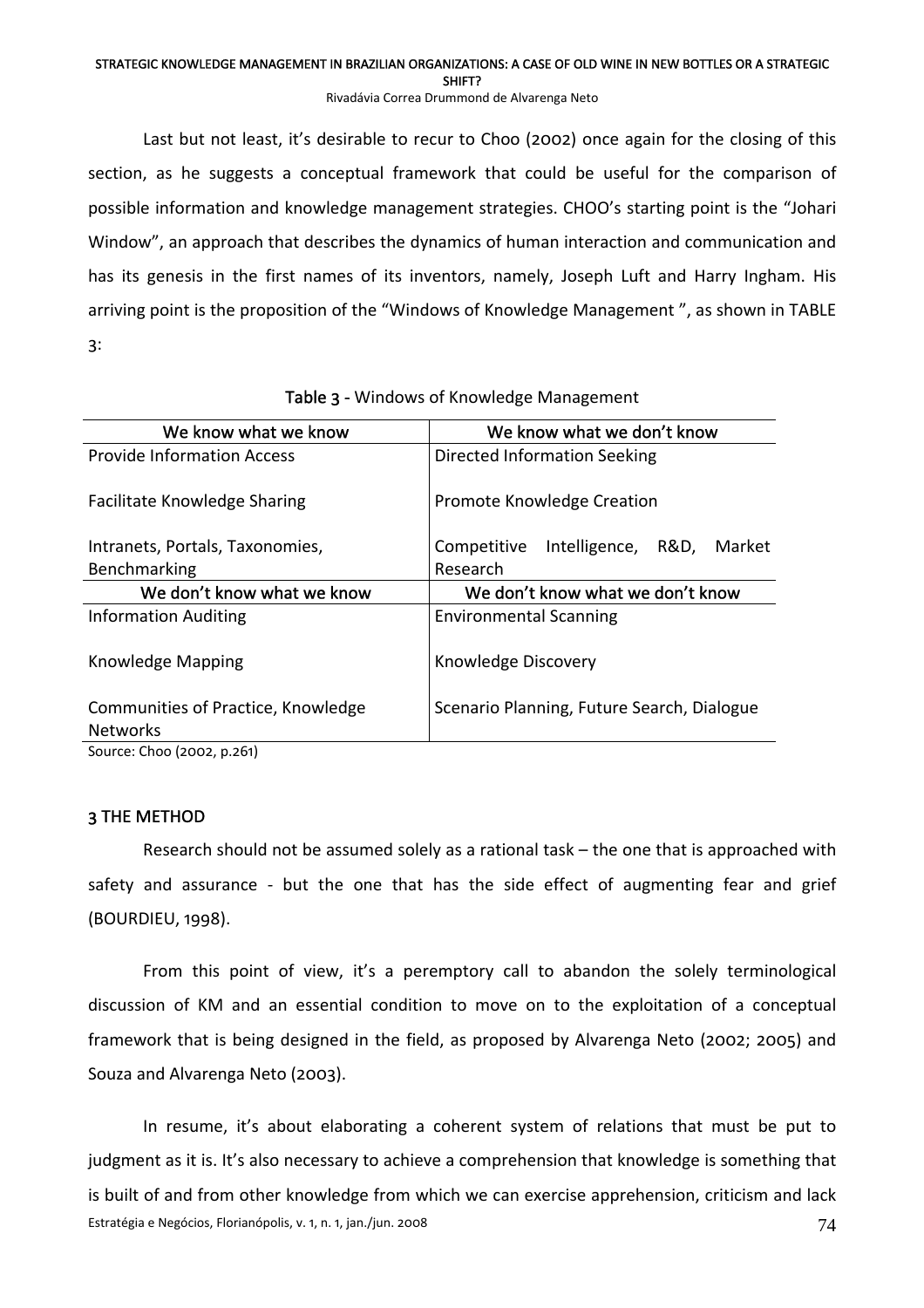#### STRATEGIC KNOWLEDGE MANAGEMENT IN BRAZILIAN ORGANIZATIONS: A CASE OF OLD WINE IN NEW BOTTLES OR A STRATEGIC SHIFT? Rivadávia Correa Drummond de Alvarenga Neto

of confidence. Another cornerstone is the fact that any attempt to represent reality will undoubtedly be more imperfect than what reality is and it's absolutely necessary the process of socialization among researchers in order to achieve field advance, bearing in mind that innovation occurs in the frontiers of creative minds in synergy of purposes.

As said before, this paper aims at trying to propose a conceptual demarcation for the thematic knows as "knowledge management". Far from proposing a definite, quintessential solution or a hermetic model, it does aim to contribute to a better understand of the area/theme, as well as its borders and scopes.

In order to study the visions and concrete initiatives of Brazilian firms in the knowledge management field, case studies in three large Brazilian organizations were realized, aiming at leaving behind the purely terminological discussion, which is innocuous and naive. The analytical model was divided in five analytical categories as guidelines to field research, namely: (i) reasons or motives that lead the organization to KM initiatives; (ii) the firm's definition or understanding of KM or/and KM's concepts; (iii) aspects, managerial approaches and tools considered under the aegis of the firm's KM area, program or project ("KM Conceptual Umbrella); (iv) the emphasis or priority aspects of KM; (v) main results related to or generated by KM initiatives.

A sine qua non condition in choosing the organizations was the fact that they should have already had KM implemented and, for this matter, three organizations ‐ belonging each one to one of economy's three sectors ‐ were chosen, that is to say, Centro de Tecnologia Canavieira (CTC), Siemens do Brasil and Pricewaterhouse & Coopers (PwC). The qualitative research strategy used was the study of multiple cases with incorporated units of analysis and three criteria were observed for the judgment of the quality of the research project: validity of the construct, external validity and reliability. Multiple sources of evidence were used – semi‐structured interviews, documental research and direct observation ‐ and the proposal of Miles and Huberman (1984) was adopted in order to analyze the data collected in the field. Their proposal consists of three flows of activities: data reduction, data displays and conclusion drawing/verification (FIGURE 2).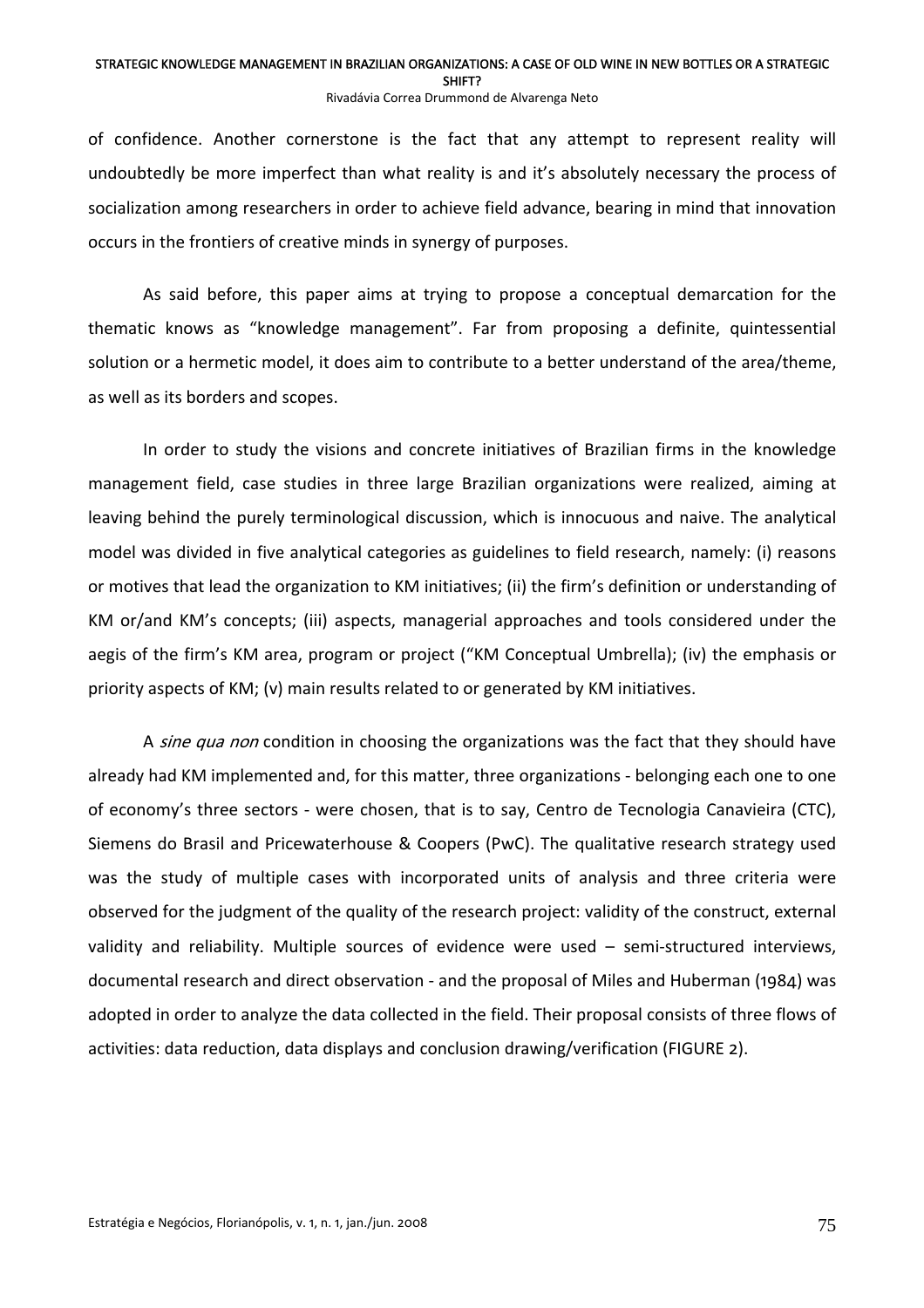Rivadávia Correa Drummond de Alvarenga Neto



Figure 2 - Components of data analysis: interactive model Source: Miles and Huberman (1984).

The field research was realized in the cities of (i) Piracicaba, SP, (ii) São Paulo, SP and (iii) Belo Horizonte, MG in the period of March, 19th, 2005 to April, 12th, 2005. A total of 17 interviews were conducted, which resulted in 35 hours of tape recording and 533 pages of transcriptions. As to documental research, approximately 1600 pages were analyzed with a loss of 12%. Four data reduction cycles were necessary until data could be incorporated to the final work and eight reduction displays were produced based on the analytical categories created (TABLE 4).

| <b>Data Reduction Processes</b>   | From (pages) | To (pages)        |
|-----------------------------------|--------------|-------------------|
| 1st Reduction Process             | 2150         | 180               |
| 2 <sup>nd</sup> Reduction Process | 180          | 100               |
| 3rd Reduction Process             | 100          | 52                |
| 4th Reduction Process             |              | <b>Final work</b> |

Table 4 ‐ Data Reduction Processes–Data Analysis of Field Research

Source: Alvarenga Neto (2005)

The results will be presented in the lines bellow.

# 4 RESULTS ANALYSIS

The main reasons or motives for the adoption of KM in the organizations of this study concerned the following aspects: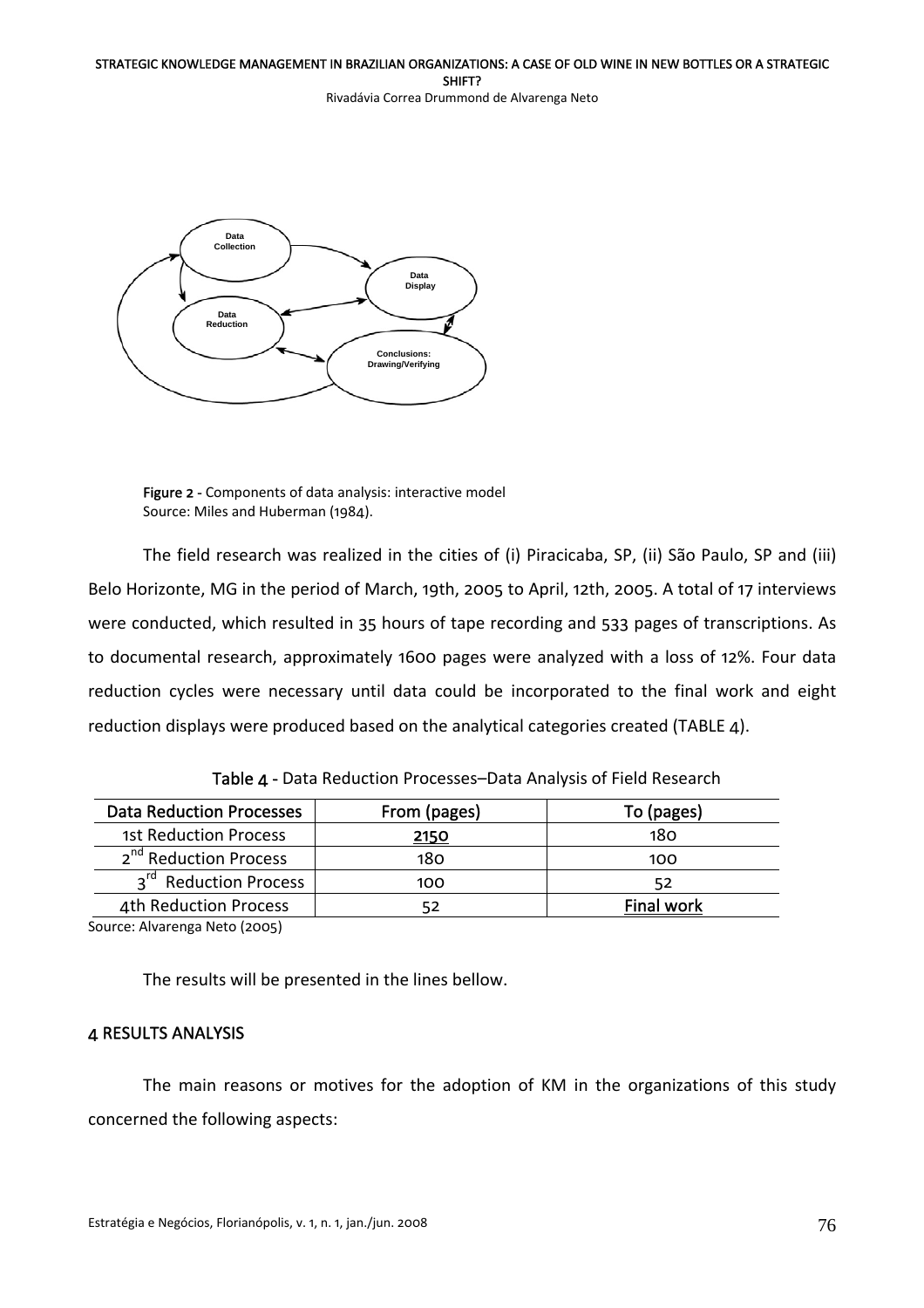### Rivadávia Correa Drummond de Alvarenga Neto

- i. Lack of practices of protection and sharing of information and knowledge, leading the organization to a constant reinvention of the wheel and continuous duplication of efforts;
- ii. Problems with data/information collection, treatment, organization and dissemination, indicating lack of strategic information management;
- iii. Recognition that both information and knowledge are the mains factors of competitiveness of modern times;
- iv. Need for the creation of an organizational space for knowledge, also knows as "Ba" or "enabling conditions", vis‐a‐vis the need to address cultural and behavioral issues.

Evidences and testimonies collected in field interviews confirm the statements above:

knowledge is the main factor of competitiveness. [...] there were problems with "\*...+ each part, area or department of our firm had idiosyncratic methods for storing and managing knowledge... [...] nowadays the firm is concerned with knowledge because information retrieval." (CTC's Coordinator of Technology Transfer)

 $\overset{\llcurlyeq}{\vphantom{\pi}}$  thirty years generating technology and, as time went by, with turnover or retirement, knowledge was lost. [...] a few areas or departments were mutilated and had to start from ground zero – they were unable to retain knowledge for reusing it for its own good. [...] the loss of critical generated knowledge was <sup>a</sup> critical issue: lacking efficiency in information capture, people were taking their personal files with them...". (CTC's Chief Executive Officer)

 $**...$ + both critical information and vital knowledge were lost and not shared." (PwC's Auditing Manager)

"\*...+ PwC's greatest asset is the knowledge of its people… to make the knowledge of those professionals sharable" (PwC's Director of the Auditing Department and Human Resources Department)

"\*...+ <sup>a</sup> transformation in the management model: from <sup>a</sup> very hierarchical model, stamp here, stamp there (sic), which is <sup>a</sup> slow model, to <sup>a</sup> much more network organic model. \*...+ that's the idea of KM, to break all kinds of barriers: geographical, hierarchical, linguistic, temporal, and personal, among others." (Siemens' Knowledge and Information Manager)

"\*...+ quick access to organizational knowledge is <sup>a</sup> competitive differential." (Siemens' Sales Manager)

There was a lack of consensus concerning a definition for KM in the organizations of this study. Nevertheless, a few terms were common in the answers of interviewees (content analysis), namely, process, information, knowledge, innovation, tacit-explicit knowledge conversion,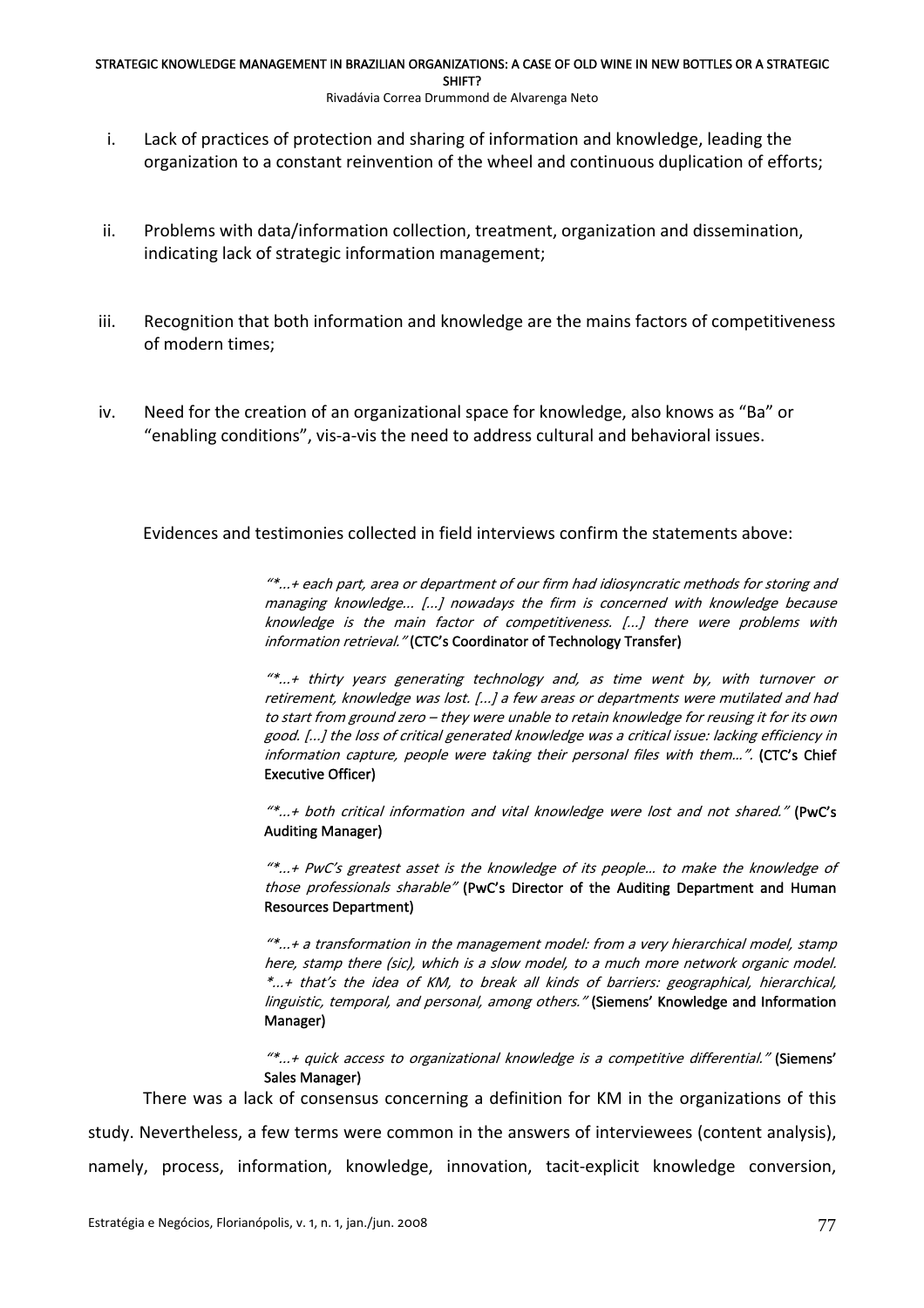SHIFT?

Rivadávia Correa Drummond de Alvarenga Neto

registration, sharing, organizational culture, access and use, among others. Here are a few testimonies of interviewees that confirm this assertion:

> $**...$  there is no consensus of what KM is or should be in the organization  $-$  it's a challenge. \*...+ there's <sup>a</sup> delimitation of performance areas: information treatment, tacit knowledge, enabling of sharing... \*...+ KM is a process, it has phases but no end. [...] process that aims to enable information and knowledge sharing, intangible assets protection, (sic) where knowledge is focused". (CTC's Knowledge Manager)

> \*...+ it's not very clear, but it's all that is managed for obtaining knowledge, innovation". (CTC's Chief Executive Officer)  $''^*...$  it's a process that contributes to place the workers' knowledge in <sup>a</sup> network". (Siemens' Regional Director)

> "\*...+ it's not a miracle, it's not a (sic) 'knowledge unlocker plus'. It's a great change in the  $\,$ philosophy of the organization's strategic management. \*...+ tools for collaboration and the creation of channels". (Siemens' Knowledge and Information Manager)

> $**...$  + KM is a process, it has no end.  $[...]$  process for capturing all the knowledge that permeates the organization.  $*...+$  readiness, use and share for the firm's good". (PwC's Documentation and Information Manager)

> development, sharing and dissemination of strategic knowledge to the organization – it's creating the context, it's a process that should permeate all the business processes of the "\*…+ KM is sustaining an environment that enables the coexistence of creation, organization". (PwC's KM Coordinator for South and Central America)

The next step was to investigate the theoretical proposal entitled "KM conceptual umbrella". Henceforth, the interviewees were asked to answer which aspects, managerial approaches and tools were considered under the aegis of the KM area, program or project in their respective organizations. Here's a comprehensive summary of the answers: (a) environmental scanning, competitive intelligence, market research, (b) strategic information management, electronic document management, process mapping, (c) intellectual capital management, competencies and people management, intangible assets, (d) communities of practice – both real and virtual, (e) organizational learning, including e-learning, (f) decision making support and (f) creation of the enabling conditions or "Ba".

> ) clippings... \*...+ there's also an informal information collection made by workers that (sic "\*...+ yes, external environment information, competitor's products, market trends, "fish" something in the market and put it in the intranet – even rumors". (Siemens' Sales Manager)

> "\*...+ KM is an strategic area hooked to the directorship, providing information to support decision making processes, it's directorship's advisory". (CTC's Knowledge Manager)

> "\*...+ to implement a rigid taxonomy for all the organizational content". (Documental Research, CTC, 2005)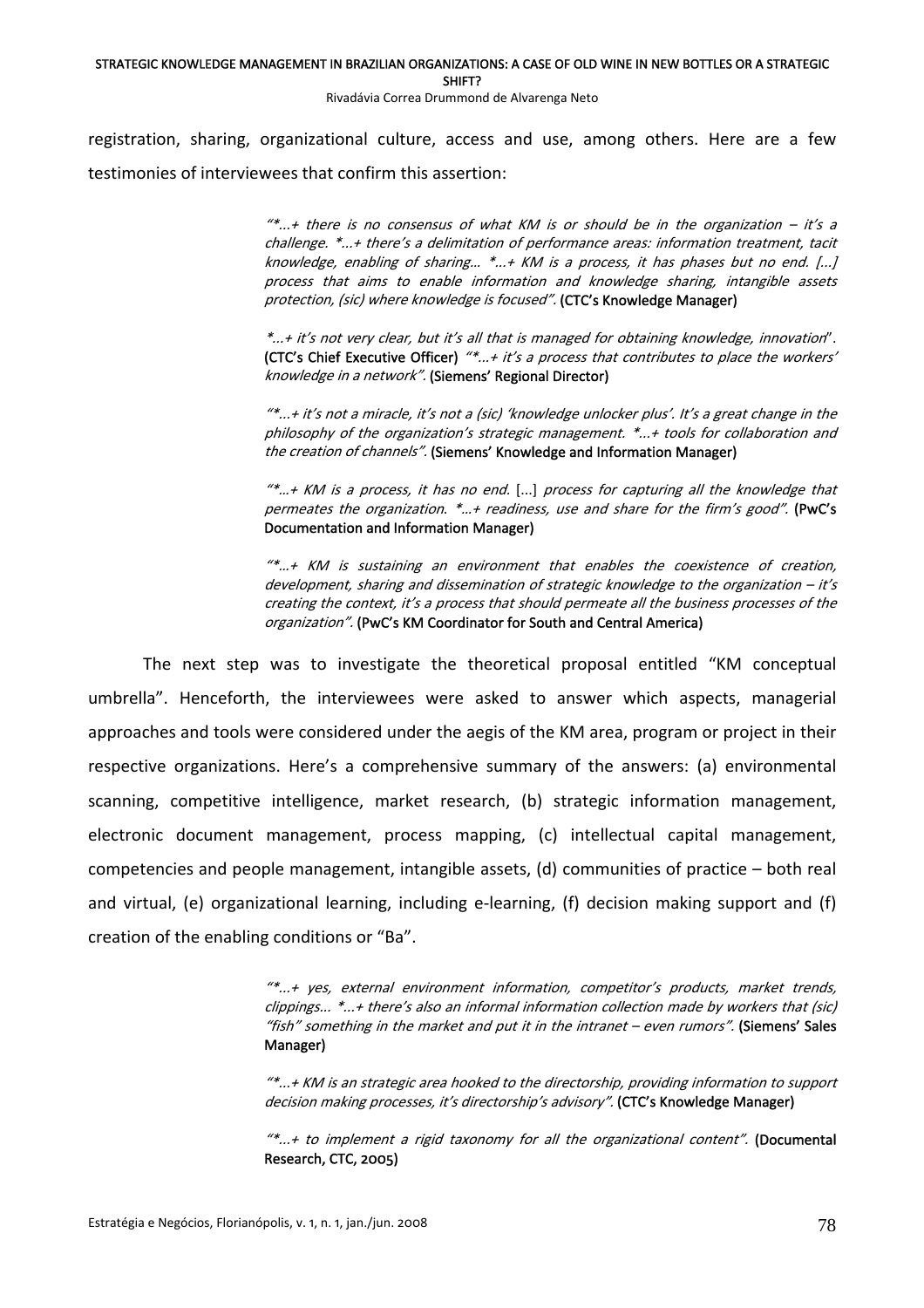Rivadávia Correa Drummond de Alvarenga Neto

The interviewees were also inquired about the emphasis or priority aspects of KM in their organizations. Data analysis revealed that the starting point for KM initiatives – strategic information management – was reaching a stage of concept maturity, with consciousness that it is a permanent process. The organizations of this study were putting their efforts at advancing in aspects related to sharing, organizational culture and the creation of "Ba" or the enabling conditions. It's imperative to highlight the existence of many initiatives that are genuinely Brazilian initiatives, adopted to address the creation of "Ba", like the "Cultural Moment" at CTC and the "Knowledge Happy Hour" at Siemens. This last initiative is:

> $\overset{\llcurlyeq}{\vphantom{\pi}}$   $\ldots$  + it is an informal practice of conferences, where essential organizational knowledge is shared in <sup>a</sup> tacit, spontaneous way. It's <sup>a</sup> local specific initiative that fits general policies. The speeches last for one hour and are presented by the firms' personnel". (Documental Research, Siemens, 2005)

At last, the main results related to or generated by KM were nominated by the interviewees: (i) innovation cycle reduction and faster time-to-market solutions; (ii) market share and portfolio increase; (iii) facilitation of expertise and people location; (iv) creation of an organizational memory and repository; (iv) increase in the learning capacity and (vi) ability to anticipate competitors' actions and movements.

# 5 CONCLUSIONS

This paper's main goal was a conceptual demarcation of KM. Far from proposing a definite solution or a hermetic model, it hoped to contribute for a better understanding of the field, its borders, scopes and connections. A KM integrative model was elaborated starting from that proposed by Choo (1998), associated to the "Ba" or enabling conditions proposition conceited by Von Krogh, Ichijo and Nonaka (2001), in addition to the several managerial approaches and tools metaphorically denominated as the "KM conceptual umbrella". These three ideas interconnected are contributive for the construction of a theoretical framework as a starting point.

Another corollary of this work assumed the task of confirming the integrative conceptual KM framework through the discussion and analysis of a Brazilian research work in three Brazilian organizations committed to KM. FIGURE 3 presents the proposition of a conceptual framework/model to KM: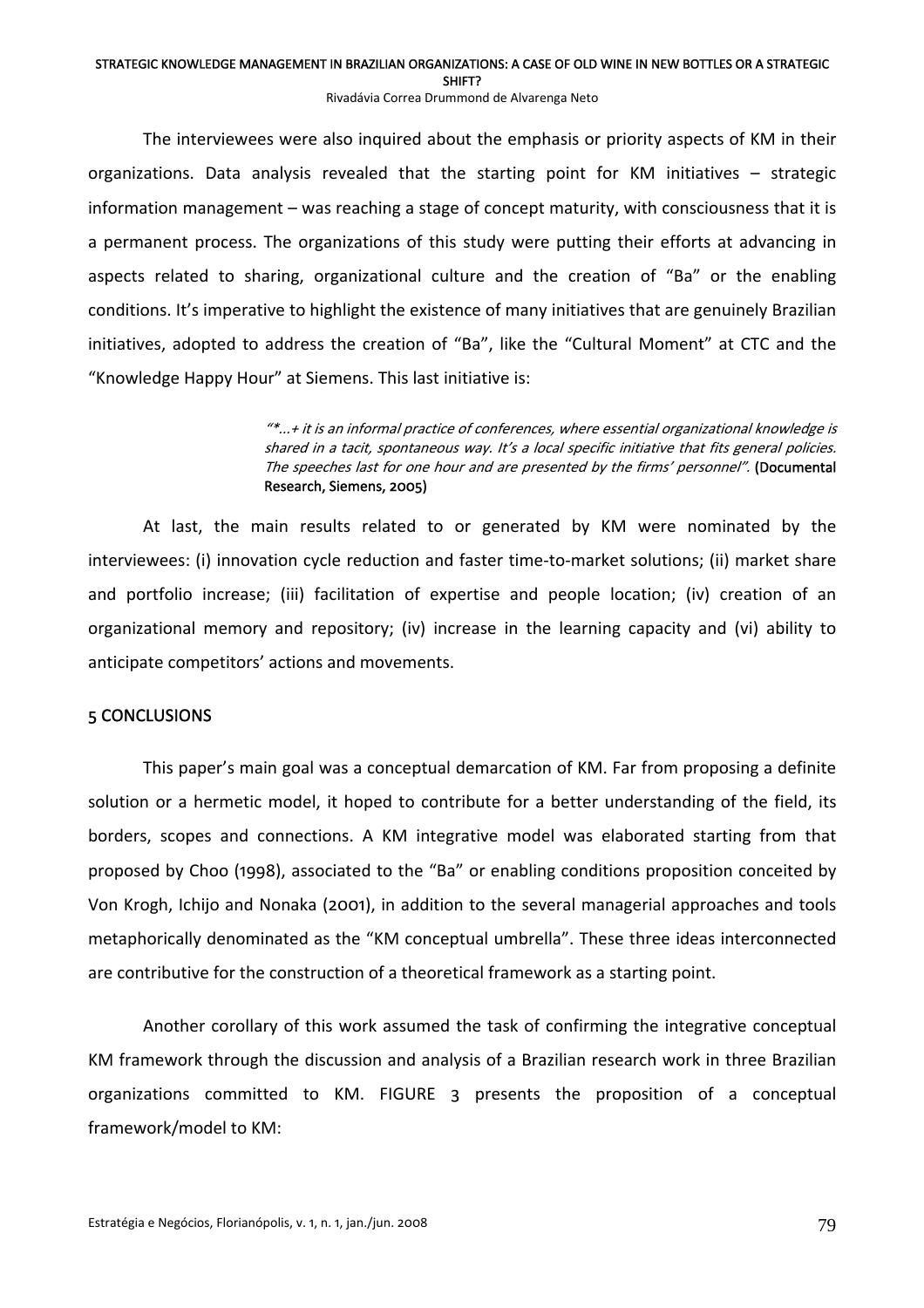



Figure 3 ‐ KM: an Integrative Conceptual Model Proposition

Figure 3 confirms the theoretical framework presented in the literature review while bringing it to an integrative model proposition. This conception integrates the strategic, tactical and operational levels of the organizations concerning KM initiatives, e.g.: the strategic concept "sense making" is driven into action by using managerial approaches or tools for this purpose  $$ found in the "KM Conceptual Umbrella ‐ such as competitive intelligence, market research or environmental scanning; the strategic concept "knowledge creation" is driven into action by using managerial approaches or tools such as "strategic information management", "intellectual capital" and "communities of practices", among others. From strategy to action, "Ba" is needed to bridge the gap as it creates the favorable context for creativity, innovation, empowerment and creative chaos, among others. It is interesting to observe that the managerial approaches and tools considered in the "KM Conceptual Umbrella Metaphor" are also interconnected: strategic information management is the starting point that can lead to the strategic management of intellectual capital, the organization of communities of practice, the startup of organizational memory and organizational learning and so on.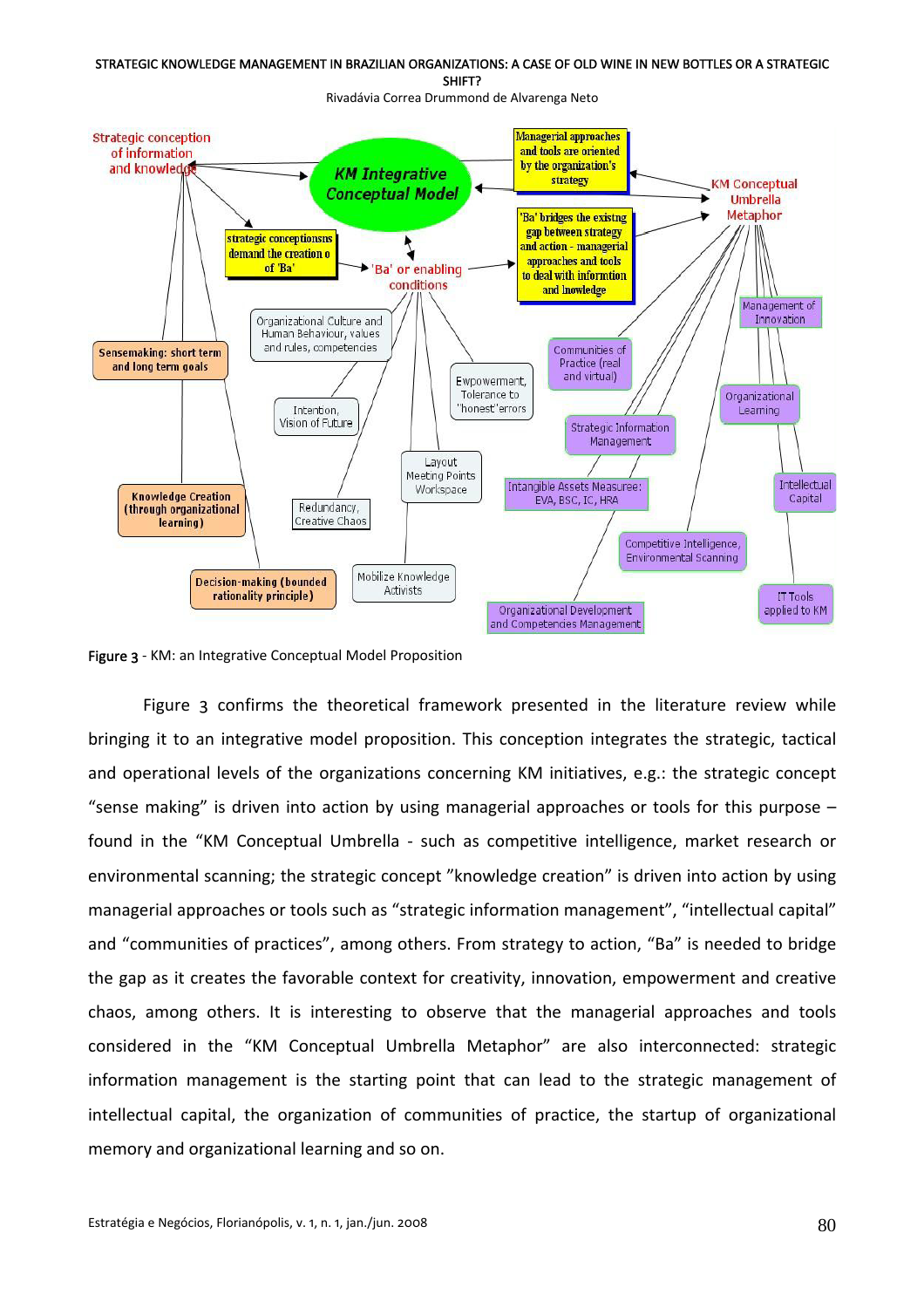SHIFT?

Rivadávia Correa Drummond de Alvarenga Neto

The results confirmed the presuppositions and the fact that KM means a rethinking of the management of the knowing organizations or organizations of the information era. This statement has its origins in the comprehension that information and knowledge are the main factors of competitiveness for contemporary organizations and nations. It was also identified that the main challenges facing organizations committed to KM have its focus on change management, cultural and behavioral issues and the creation of an enabling context that favors the creation, use and sharing of information and knowledge. Another remarkable challenge is the proposal or creation of a group of metrics and/or performance indicators to evaluate KM. In this particular issue, Siemens' already taken a step forward by introducing its own metrics, named "KS‐Enabled" and "Strategic Skill Gap". The truth is that KM must use both quantitative and qualitative metrics.

The conclusions suggest that KM is an oxymoron, perhaps an impossibility. Knowledge as such cannot be managed, it is just promoted or stimulated through the creation of a favorable organizational context. The word "management" when associated with "knowledge" must be apprehended as promotion or stimulus for the creation and sharing of organizational knowledge and KM assumes the meaning of a management from and to knowledge.

KM is highly political, demands knowledge managers and is an endless process that needs to be aligned with the organizations' strategy and highly in tune with leadership premises. KM is not the same as information technology (IT), but it can be a process supported by information technology. Not all KM initiatives need IT, as demonstrated by CTC and Siemens with their "Cultural Moment" and "Knowledge Happy Hour" initiatives.

It's recommended to test this model and also KM practices in small and medium firms in the Brazilian organizational context.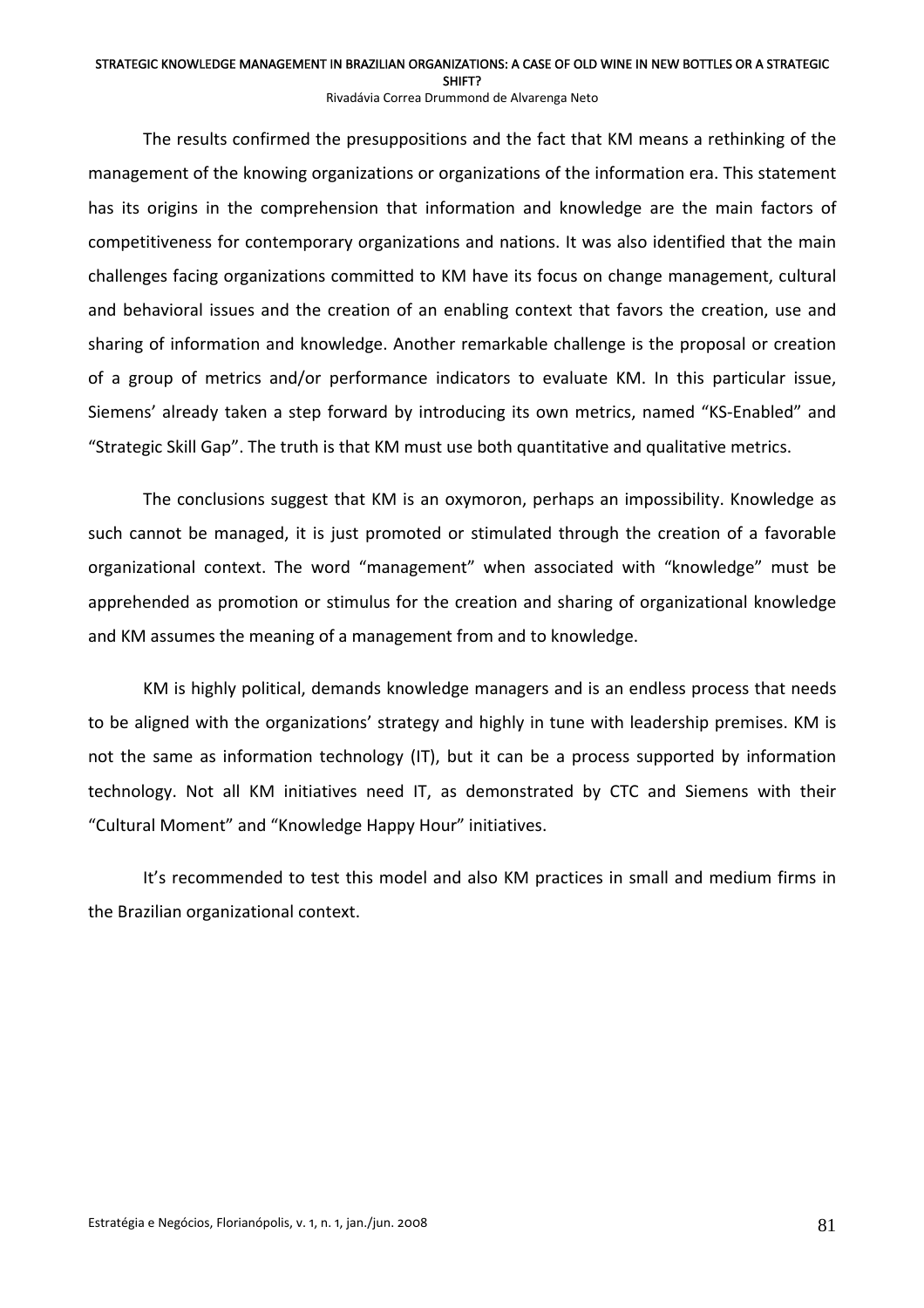Rivadávia Correa Drummond de Alvarenga Neto

# GESTÃO DO CONHECIMENTO ESTRATÉGICO EM ORGANIZAÇÕES BRASILEIRAS: UM CASO DE VINHO VELHO EM GARRAFAS NOVAS OU UMA MUDANÇA ESTRATÉGICA?

### RESUMO

O artigo investiga do tema conhecido como Gestão do Conhecimento (Knowledge Management – KM) em três grandes organizações brasileiras tentando discutir seus conceitos, elementos constituintes, abordagens e ferramentas gerenciais, enquanto procura deixando de lado a discussão puramente terminológica, que é inócua e ingênua. Os pressupostos básicos são dois: (i) a maior parte do que é referido ou chamado de KM é na verdade "Gestão da Informação" (Information management – IM) e IM é somente um dos componentes do KM. KM é mais que simplesmente IM devido ao fato que inclui e incorpora outros interesses como a criação, uso e compartilhamento da informação e do conhecimento no contexto organizacional; (ii) um modelo conceitual ou mapa que pode ser formulado com base em três concepções básicas: (a) concepção estratégica de informação e conhecimento; (b) a introdução desta estratégia nos níveis táticos e operacional por intermédio de diversas abordagens gerenciais e ferramentas de tecnologia da informação e (c) a criação de um espaço organizacional para conhecimento. O principal objetivo é investigar e analisar as concepções, motivação, prãticas e resultados de KM efetivamente implementados em três grandes organizações brasileiras. A estratégia de pesquisa qualitativa usada foi estudo de casos múltiplos com a incorporação de unidades de análise e três critérios foram observados para o julgamento da qualidade do projeto de pesquisa: validade do constructo, validade externa e confiabilidade. Multiplas fontes de evidência foram usadas e a análise de dados consistiu de três fluxos de atividades: redução de dados, exposição de dados e desenho/verificação da conclusão. Os resultados confirmaram as presuposições e o fato que KM significa um repensar das práticas de gerenciamento na era da informação. Também foi identificado que os principais desafios das organizações comprometidas com KM tem seu foco na gestão da mudança, aspecots culturais e comportamentais e criação de um contexto que favoreça a criação, o uso e o compartilhamento da informação e do conhecimento.

Palavras-chave: Gestão do conhecimento. Gestão estratégica da informação. Contexto favorável ou "Ba".

# **REFERENCES**

ALVARENGA NETO, R. C. D. Gestão do conhecimento em organizações: proposta de mapeamento conceitual integrativo. 2005. 400 f. Tese (Doutorado em Ciência da Informação) – Universidade Federal de Minas Gerais, Belo Horizonte, 2005.

ALVARENGA NETO, R. C. D. Gestão da Informação e do Conhecimento nas Organizações: análise de casos relatados em organizações públicas e privadas. 2002. 235 f. (Mestrado em Ciência da Informação) – Universidade Federal de Minas Gerais, Belo Horizonte, 2002.

BOURDIEU, P. Introdução a uma sociologia reflexiva. In: **O poder simbólico**. 2. ed. Rio de Janeiro: Bertrand Brasil, 1998. p.17‐58.

Estratégia e Negócios, Florianópolis, v. 1, n. 1, jan./jun. 2008 **829 any 10. Intervention e a contrary e la contrary e de la contrary e de la contrary e de la contrary e de la contrary e de la contrary e de la contrary e**